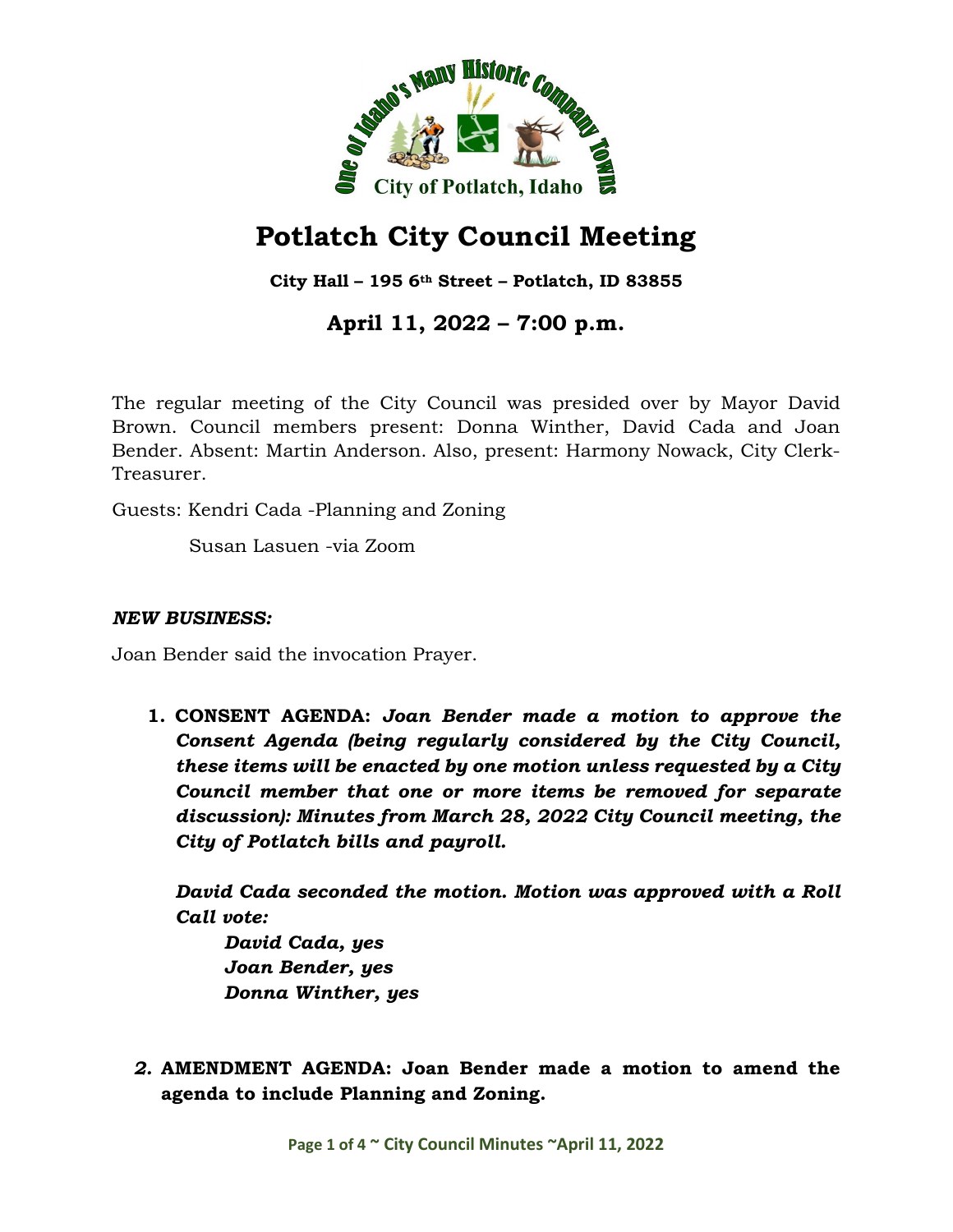

*David Cada seconded the motion. Motion was approved with a Roll Call vote:*

*David Cada, yes Joan Bender, yes Donna Winther, yes*

Kendria Cada presented to the council Planning and Zoning's decision to approve the application for a Conditional Use Permit to Margaret Clark and The Garden Daycare LLC.

*David Cada made a motion to accept the application for The Garden Daycare LLC. Joan Bender seconded the motion, the motion was approved with "all ayes".*

#### **3. III-A ANNUAL REPORT**

Susan Lasuen presented the III-A annual report to the council via Zoom.

### **4. UPCOMING AIC AND CEDA WORKSHOPS**

Mayor Brown presented to the council the upcoming AIC and CEDA workshops happening this month for the council members to sign up.

### **5. CORRECT EQUIPMENT ELECTRONIC WATER METERS**

Mayor Brown said the city will be starting to put in electronic meters at Bennett's Addition. The new city meters will be read electronically so there should be no need to estimate in the winter. Meters have been ordered to be placed on the wells. These meters have the ability to "talk" to the reservoirs. There is already an electronic meter on the Ridge well and it has been working fine. Meters will be put on the other wells and the lift station.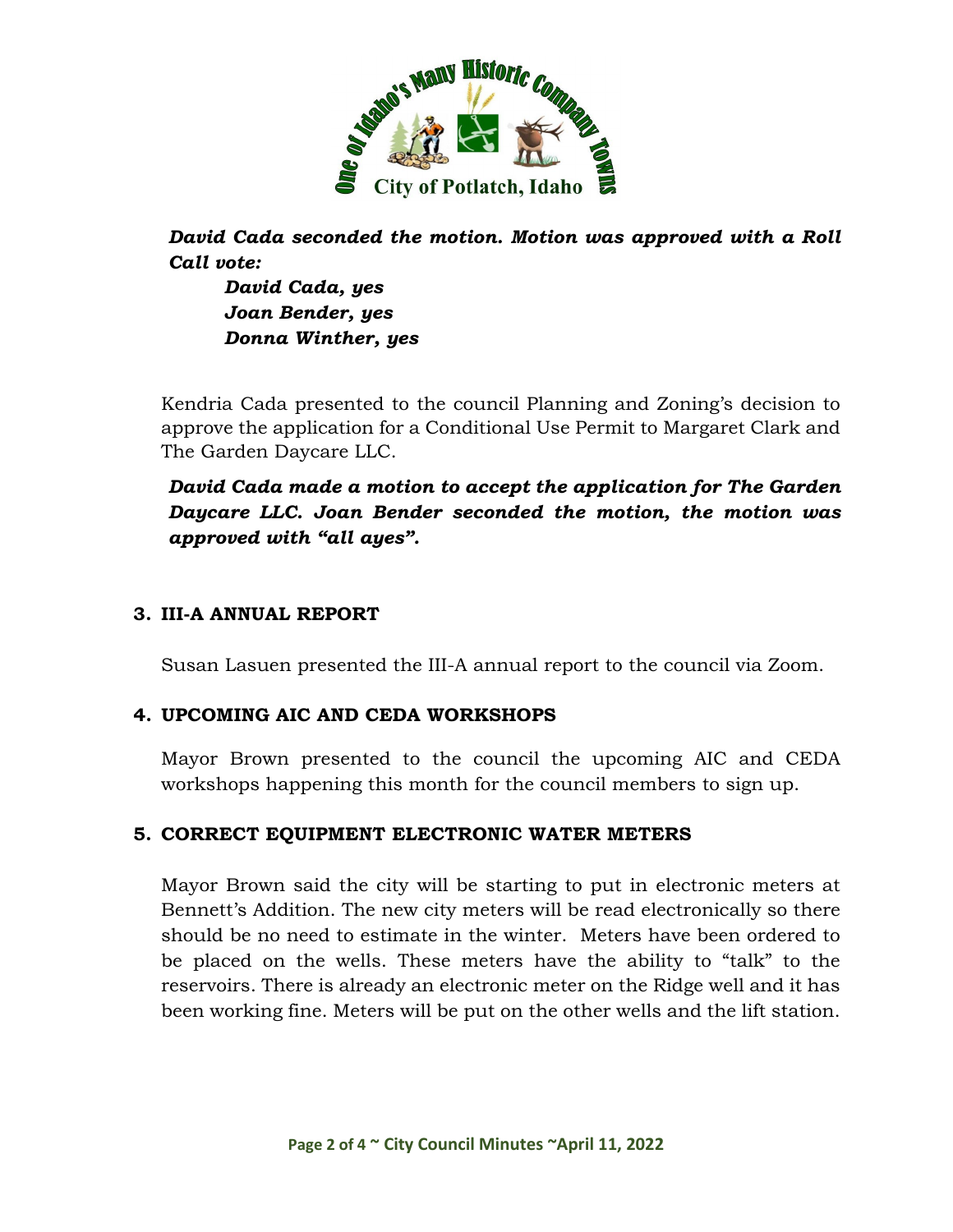

*Donna Winther made a motion to approve all the equipment needed for the wells. The motion was seconded by David Cada, the motion was approved with "all ayes".* 

#### **REPORTS:**

- 1. **Mayor David Brown** No report
- 2. **Parks Joan Bender** Joan said she has not heard from the exterminator regarding the pests at Scenic 6. She will call them again this week.
- 3. **Pool & Cemetery Donna Winther –** Crocs Coatings will be starting work at the pool the 2nd week in May and the RV bathrooms the first of June. Crocs will do all the prep work. Dividers have been ordered for the pool, city maintenance will install after floors are done.
- 4. **Water & Sewer David Cada –** David Cada reported on solar storms. Solar storms are on 9 year cycles. We are at the peak of the storms currently and can expect to see more sever effects of these storms more often.
- 5. **Streets Martin Anderson** Absent -no report
- 6. **Scenic 6 David Cada** No Report
- 7. **Clerk Harmony Nowack –** Harmony gave an update from the attorney regarding the tabled issues from the previous council meeting. Harmony also reported that the bank set up at Latah Credit Union was almost complete.

#### **PUBLIC COMMENT**:

No public comment.